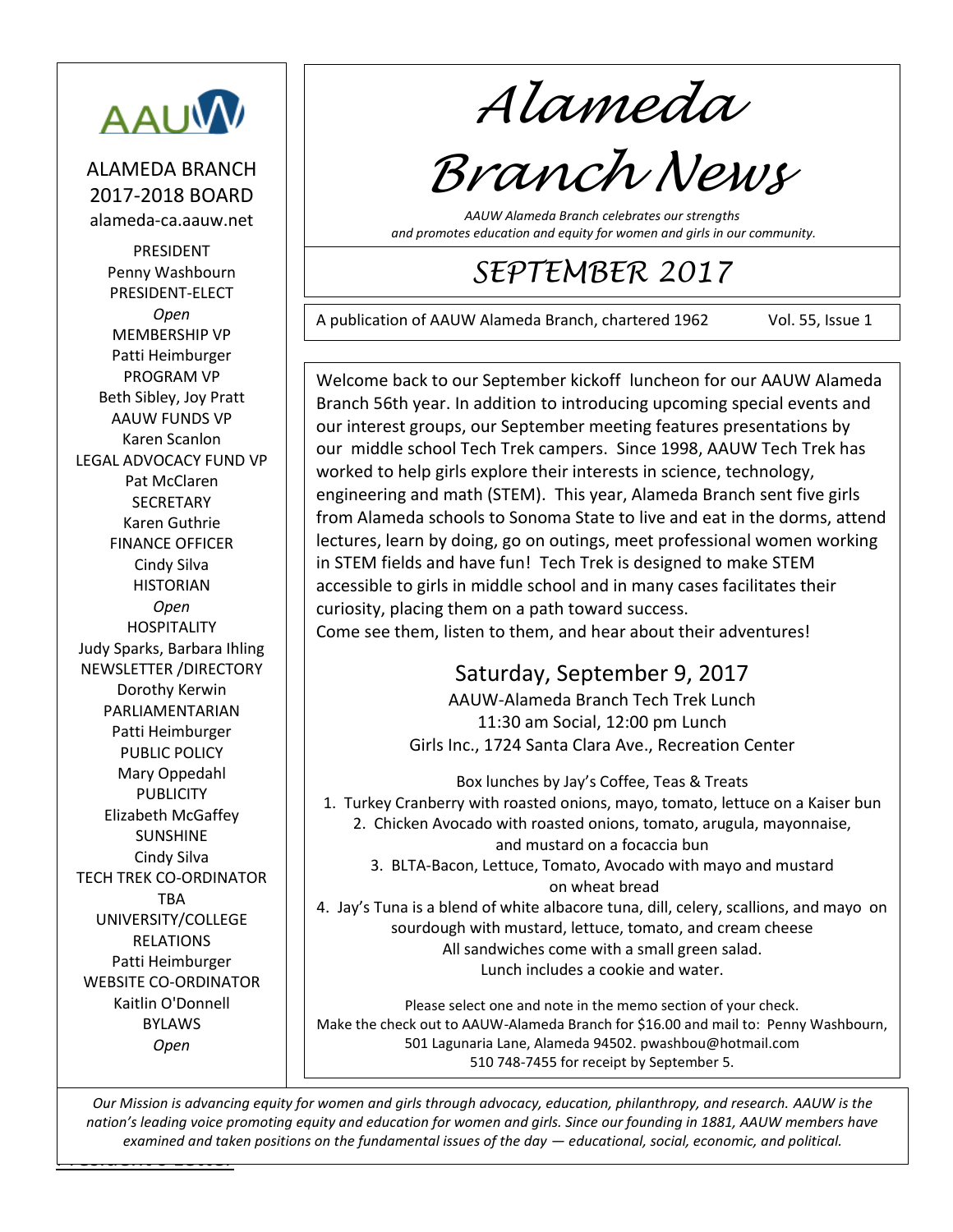#### President's Letter

September brings new energy to AAUW. Summer trips and adventures have renewed our spirits, children are back in school, classes begin in colleges and our September 9 Saturday luncheon is the kickoff for our monthly meetings. This year we celebrate AAUW Alameda's 55th year! Your newly elected Board has been busy over the summer taking stock of our accomplishments over the past year, examining our shortcomings and setting new goals for 2017-2018. We also have several new program initiatives underway.

Last year we welcomed 15 new members and five more since July 1, 2017. To help our new members find interests and activities in our Branch, we will be starting a "buddy" system for new members. If you have been a member for a number of years and would like to introduce a new member to AAUW Alameda please contact Patti Heimburger, VP Membership at [patti\\_art@comcast.net](mailto:patti_art@comcast.net) or 510-523-5613. Specifically, we would like all members to invite a Guest to our opening luncheon on September 9 (see details below) when our Tech trek alumnae give their presentations and we introduce our interest groups and upcoming events.

Our first public event is described in the attached flyer. We will have a terrific panel of guest speakers including Alameda County Supervisor Wilma Chan; Professor of Law Pratheepan Gulasekaram of Santa Clara University; immigration historian Dr. Laura Fantone; Rev. Deborah Lee of Interfaith Movement for Human Integrity; and Amos White, ACLU and the Alameda People Power Movement. Reserve early on Eventbrite or call or email the information on the flyer.

A New Fundraising Committee is to convene and we are looking for new members who may bring many ideas to the table. This committee will develop a strategy for our various fundraising efforts that support our local initiatives including our Tech Trek program, the College of Alameda Scholarship program, Branch outreach initiatives and operational expenses. So, if you are new and want to find a way to make a difference, and learn all about us, do contact me and we will welcome your fresh approach.

Thank you! It takes many members to make our Branch strong and dedicated to AAUW's mission to support women and girls.

#### Membership & Outreach

Please welcome our (5) new branch members as of July. Here is their contact information:

Amy Adelson 1723 Vistagrand Drive San Leandro, CA 94577 510 895-1155 [amyadelson2002@yahoo.com](mailto:amyadelson2002@yahoo.com)

Ellen Chesnut 1109 Rosewood Way Alameda, CA 94501 510 865-1204 [mushak19@gmail.com](mailto:mushak19@gmail.com) Carole R. Finnegan 416 Coral Reef Rd Alameda, CA 94501 510 521-8381 No email

Lisa Fitts P.O. Box 6023 Alameda, CA 94501 510 263-8422 ldf614@yahoo.com

Marilyn Sharron 1437 Morton St, Apt D Alameda, CA 94501 215 317-6002 [marilynvsharron@gmail.com](mailto:marilynvsharron@gmail.com)

We will continue to provide our monthly Saturday luncheon meetings with guest speakers. But we will also continue to co-sponsor more events with other community non-profits with similar missions.

The Immigration panel (Wednesday), September 27 from 6:30-8:00 pm will be held at the Main Public Library. This will be cosponsored by the Friends of the Alameda Free Library and the League of Women Voters of Alameda.

We are planning a follow-up Immigration panel at the College of Alameda. We will update you later as to when this will take place.

At the College of Alameda in the Student Center (Building F) we are planning, "STEM 2" on March 7, 2018 (4:00 – 6:00). Also, at the College of Alameda, we are planning, "Financial Literacy for Women and Men"; this is intended for adults and students on April 18, 2018 (12:00 – 1:30). Patti Heimburger & Joy Pratt Co-Chair Membership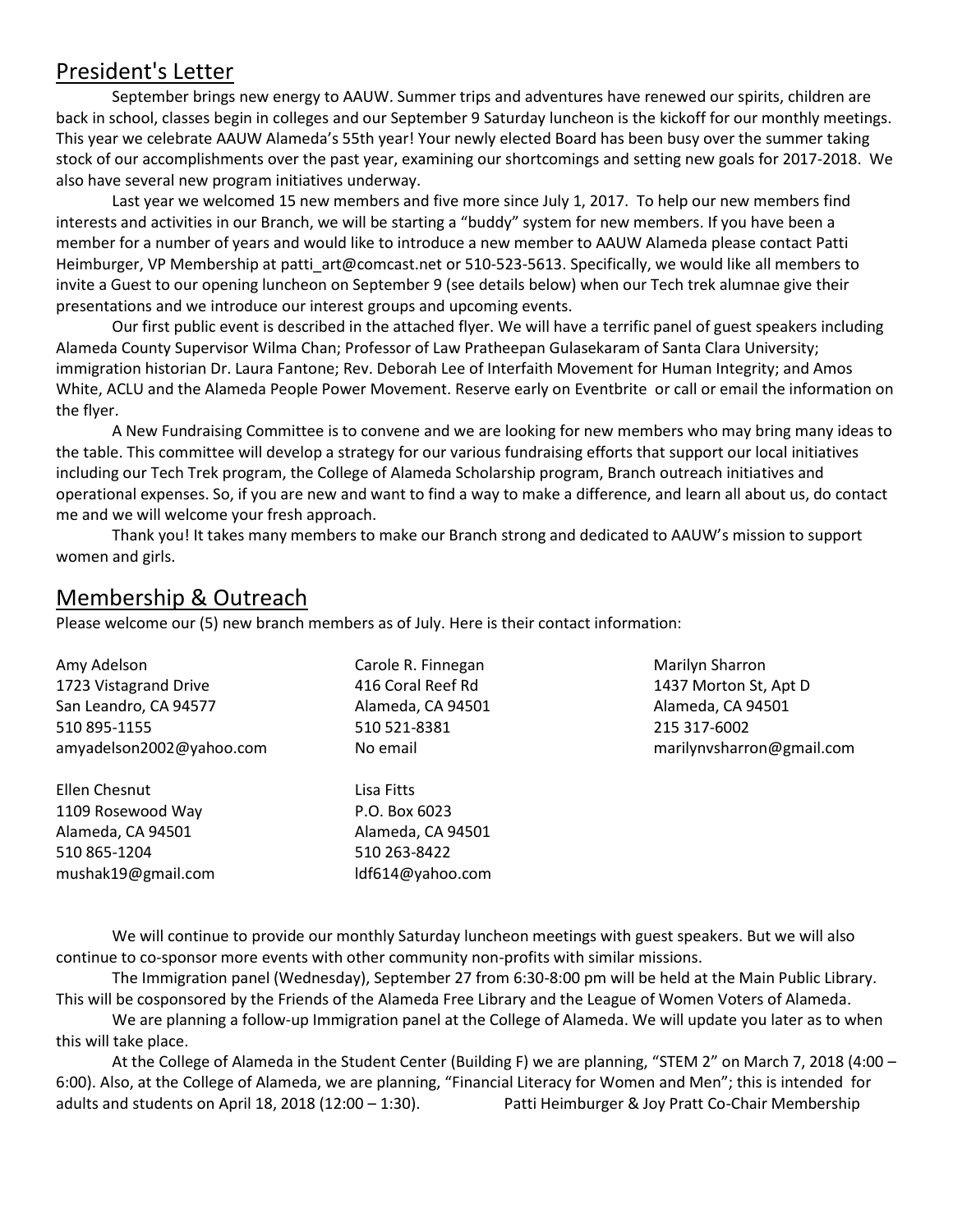#### General Business Meeting

Our next board meeting is Monday, August 28 at 7:00 pm in Conference Room 'C' at the Alameda Hospital. All are welcome.

#### Tech Trek Report

The Tech Trek committee hopes you'll be able to join us at our **September luncheon on Saturday, the 9th at**  Girls Inc. and enjoy presentations from our 2017 campers. Here's a little preview —Dorothea's thank you card to all of us.





## In Memoria – Florence Harvey and Joy Pratt

Florence Harvey died on June 16. She would have been 100 on October 6 this year. She was a long time member of Alameda branch AAUW. She graduated from Cal in 1939 with a major in English and a minor in Italian. She volunteered at Children's Hospital, Oakland and worked with the Alameda Welfare Council. Her interests included travel and opera. She is survived by 4 sons, 5 grandchildren, and 4 great grandchildren.

(Editor's note: I will miss her impeccable wardrobe. In my mother's words, she always looked as if she had just stepped out of a band box.)



Members and friends of AAUW mourn the sudden passing of Joy Pratt on August 11. The cause of death is not known. She is survived by a cousin, Sally, from Seattle. She lived 28 years in Marina Village before moving to Cardinal Point this year. There are no services planned.

Her father was an architect and after he died her mother moved to Marin. Joy graduated from the University of Washington and was a member of Chi Omega. She developed her own business, assessing accounting systems for health care venues across the U.S. Her activities included attending several Oakland A's baseball games each season, and having season tickets to both the Altarena Theater and the San Francisco Symphony.

She was active at Mastick Senior Center, helping and assisting with Mastick budgets and finance. She was also past-president of the Mastick Senior Advisory Board. Her activities in AAUW included membership, program, and reading the essays of Tech Trek candidates.

We will miss her leadership and friendship.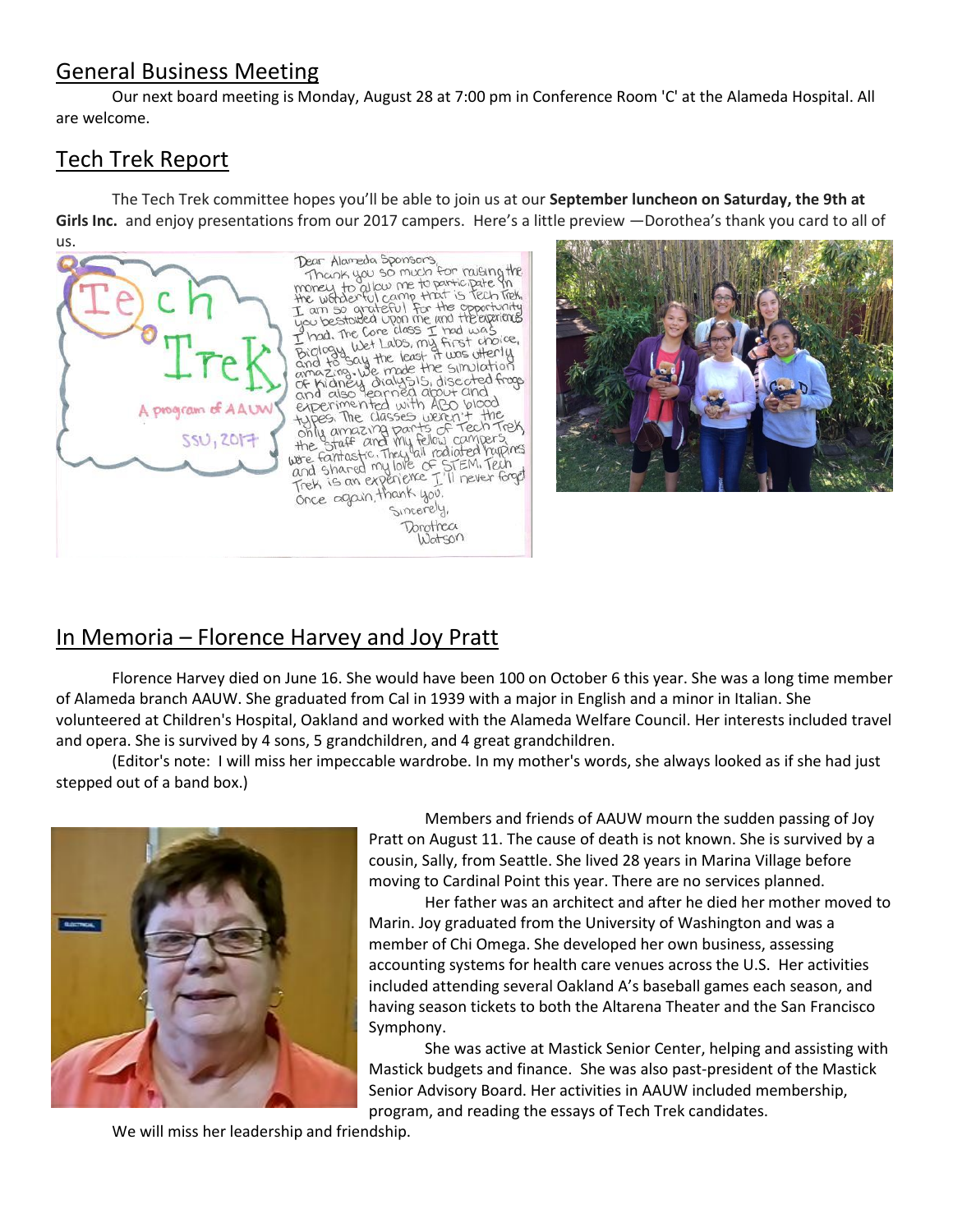#### Volunteers Needed

Volunteers are needed this year in a number of capacities: Facebook photographers and ambassadors who can keep our Branch Facebook page up to date; coordinators for our transportation services to help non- drivers get to meetings; a PTA liaison who will attend School Board meetings and help build a relationship with our PTA Council in Alameda; Mentors for college students who will help with our plans for a AAUW Student Club at the College of Alameda and become a "Big Sister" to a first generation college student; a new facilitator for our Tech Users group who is willing to help members help each other with their various tech devices and improve their use of technology (or maybe you know a younger person who would be willing to volunteer two hours a month?)

Contact me at [pwashbou@hotmail.com](mailto:pawshbou@hotmail.com) or 510-748-7455 for any of the above. Thank you! It takes many members to make our Branch strong and dedicated to AAUW's mission to support women and girls.

#### LAF Speaker

Save the date for Judy Boyette, November's LAF Speaker. While the healthcare debate rages in Washington, women and their children's access to affordable healthcare hangs in the balance. At the November 11, 2017 Legal Advocacy Fund Meeting, Judy Boyette, an attorney and expert in employee benefits, will explain what impact Federal changes to health care could mean for women and their children.

Judy is a partner at Hanson, Bridgett, and regularly advises clients with regard to health care, including its business and tax implications. Before joining Hanson, Bridgett, Judy was the Vice President of Human Resources, for the University of California system, and, as such, responsible for the third largest health plan in California. Judy has published numerous articles regarding health care reform and its complex compliance rules. She will distill the implications of the current law for us in November.

#### Member Biographies – Karen Guthrie and Linda Pon

Karen Guthrie's formative years were spent in agricultural central Washington with many 4-H activities culminating with scholarships to Washington State University, where she received her B. A. degree in 1955, majoring in Fashion Design with minors in TV production and Business Education. After teaching Flat Pattern and Draping at the University of Puget Sound and Sewing in the Clover Park (Lakewood/Tacoma) District for 5 years, she and her husband moved to California. Moving to the Bay Area in 1960, she taught 1 year in Sunnyvale, then moved to Alameda. Her 2 children, Jill and Kyle, were born in the sixties.

Karen received her Masters of Arts in Secondary Education from University of San Francisco in 1978. While teaching various Home Ec oriented classes for AUSD, she assisted with the funding grant for the program at Island High for pregnant girls in the district to complete their high school education, a program which included child care, and parenting classes. Teaching teenagers was her love and she spent years both at Encinal and Alameda High Schools. While at AHS, she developed a required 9th or 10th semester class, Current Life Issues, featuring decision teens need to make about sex, drugs, and alcohol. Retiring in 1992, her last 3 years at AUSD included locating the funding, community acceptance, and locations for the Teen Health Clinics, which are now at Alameda and Encinal High Schools.

Linda Pon, born in San Francisco, graduated from UCLA and received a Masters in Nurse Anesthesia. Linda is an advocate of Women and Young Girls' Rights. Linda and her daughter, Danielle have started a grassroots campaign called, Once a Month on the  $28<sup>th</sup>$  to bring focus onto Women's Rights. [onceamonth28.com.](http://onceamonth28.com/)

Another grassroots project Linda and Danielle are involved with along with another mother and daughter team is Women Monuments. The goal of Women Monuments is to change the disparity between Real Name Monuments of Historic Significance between women and men.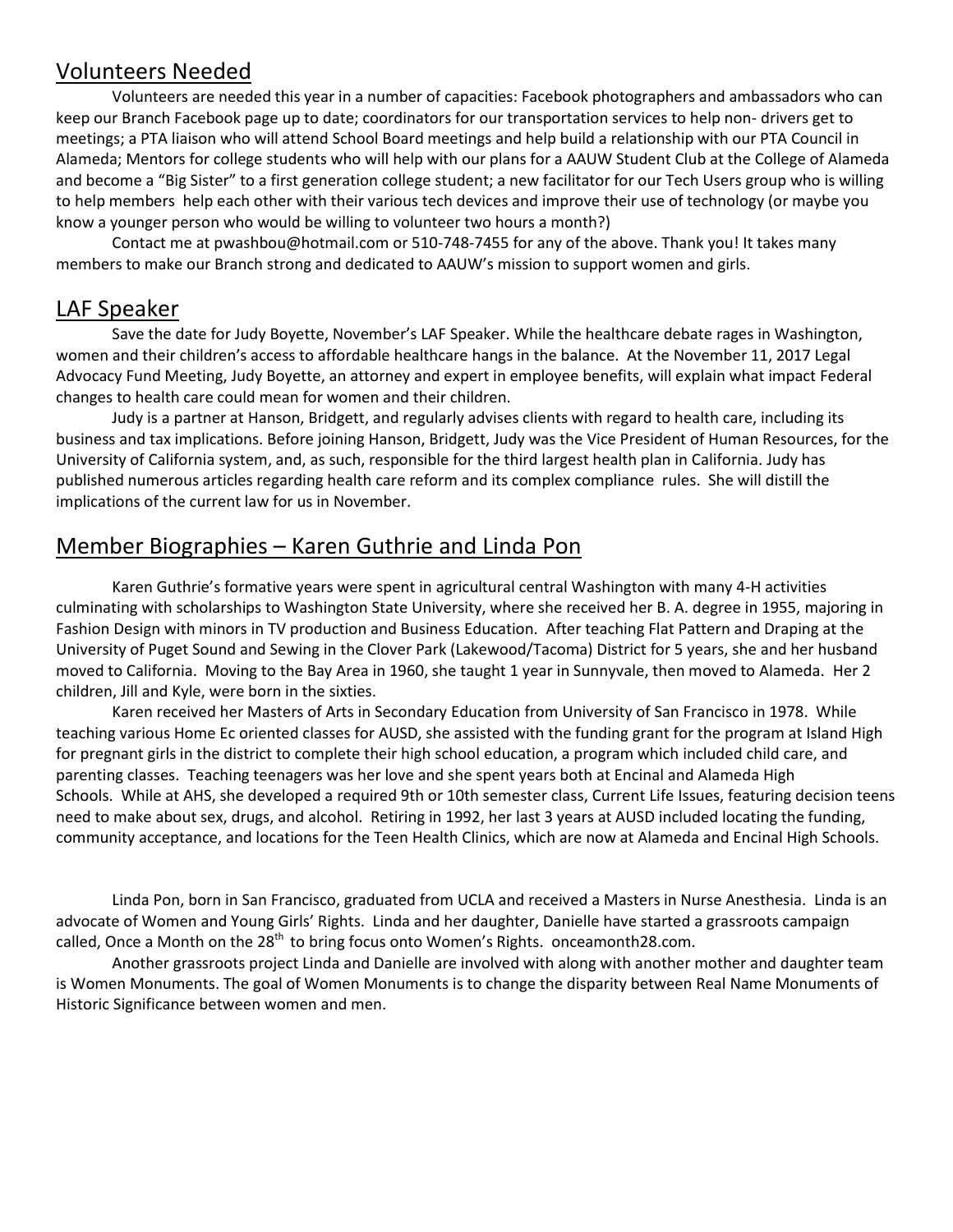#### BRANCH ACTIVITIES

AFTERNOON BOOKS Kate Quick 523-3612

EVENING BOOKS Cindy Silva 523-4677

TUES AFTERNOON BRIDGE Vicki Cuadra 523-5789

> CINEMA CLUB Kevis Brownson

COUPLES BRIDGE Lynn Groh 522-2473

ETHNIC DINNER GROUP Mark Hamilton 749-0738

> MUSEUM GROUP Judy Sparks 523-6736 Marlis White 522-8383

TECHNOLOGY USERS **GROUP** 

 $\overline{\phantom{a}}$ 

#### Ethnic Dining Group

 This group meets on the third Saturday, September 16. If you like good food and good company, join us. For more information call Mark Hamilton, 749-0738.

#### Museum Group

On Thursday, September 21 the Museum Group will travel to the Legion of Honor to see the Exhibit: DEGAS, IMPRESSIONISM AND THE PARIS MILLINERY TRADE.

Edgar Degas is known for his paintings of ballerinas, however that was not his only interest. Degas was born in 1834 into a wealthy Parisian background. His father was a banker. His mother was from a prominent New Orleans family and had an interest in fashion. Degas was fascinated by Parisian life and milliners (about 1000 were in business in 1900) were a central part of that. Degas made frequent trips to observe women who shopped and worked at the hat-making district near his Montmartre studio. Milliners created a rich array of hats, covered with silk, flowers, ribbons, ostrich plumes and even whole birds!

This exhibit features 60 Impressionist paintings, including key works by Degas, Renoir, Manet, Cassatt and Toulouse-Lautrec along with 40 examples of exquisite hats of the period.

The carpool meets at the Ross parking lot at South Shore Center. We leave at 9:30 am sharp. Please reserve a seat ASAP if you want to go. Contact Judy Sparks at [JudySparks@comcast.net](mailto:JudySparks@comcast.net) or call 523-6736. We eat lunch at the museum and we are usually home between 3:00 and 4:00.

#### Evening Books

The next meeting is Tuesday, September 26. For location and more information, call Karen Scanlon, 523-6456.

## Afternoon Books

We'll meet at 1:30 pm on the third Monday, September 18, to discuss books we are currently reading. Call Kate Quick, 523-3612, for location and more information.

## Cinema Club

 We are a lively group of movie lovers who visit the Alameda Theatre on the first Sunday of every month, October through June, to see a current movie, usually an afternoon matinee. Spouses are welcome to attend. Afterwards, we walk over to Tucker's for refreshments and conversation.

 How it works: please send an email to kevis.brownson at [gmail.com](http://gmail.com/) to join the group, and then you will get an email to vote on the movie on the Friday before the event. We post the event on Facebook and the Alameda Branch Web site as well.

#### Technology Users Group

 Join us on Thursday, Sept 21 from 7 pm-9 pm at the home of Earleen Hamlin, 2849 Lincoln Ave, for our drop- in, self- help users group.

 If you are using a new phone, trying to learn a new application, or hoping to upgrade your skill levels, this is the group for you. Bring your laptops, smart phones, tablets. Outlets and wi-fi will be available.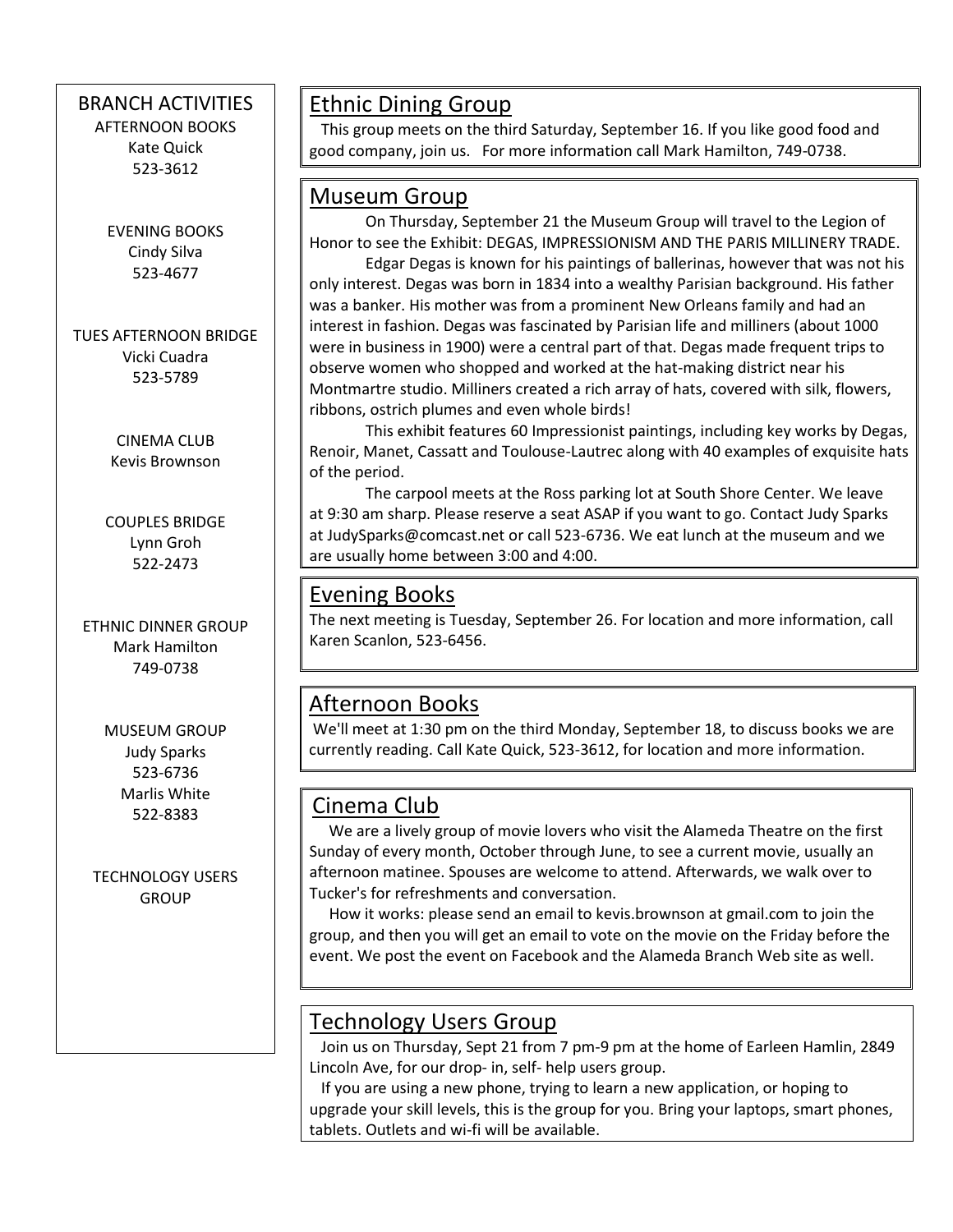#### Special Event

#### Save the date! IMMIGRATION NATION? Challenges for All Americans

This event will be Wednesday, September 27th, 6:30 pm to 8:00 pm in the Stafford Room, Alameda Free Library, 1550 Oak Street, Alameda, 94501

The panel will explore the history of federal immigration policy and how it informs our current situation. The recent sanctuary movement that has galvanized citizen groups also will be examined. We will find out how policy was developed for immigrant and refugee rights at the federal, state and local levels. We will learn more about migration, immigration law and constitutional protections. Join Us!

Event is **free** and open to all. Space is limited. For information: Penny Washbourn, alameda-ca@aauw.net, 510- 748-7455. This event is co-sponsored by AAUW Alameda Branch, Friends of the Alameda Free Library, and the League of Women Voters of Alameda.



#### **IMMIGRATION NATION? Challenges for All Americans**

#### Wednesday, September 27th, 6:30 PM to 8 PM Stafford Room, Alameda Free Library, 1550 Oak Street, Alameda, 94501

The panel will explore the history of federal immigration policy and how it informs our current situation. The recent sanctuary movement that has galvanized citizen groups also will be examined. We will find out how policy was developed for immigrant and refugee rights at the federal, state and local levels. We will learn more about migration, immigration law and constitutional protections. Join Us!

Event is free and open to all.

Space is limited, please RSVP:

ImmigrationNationAlameda.eventbrite.com

For information: Penny Washbourn, alameda-ca@aauw.net, 510-748-7455